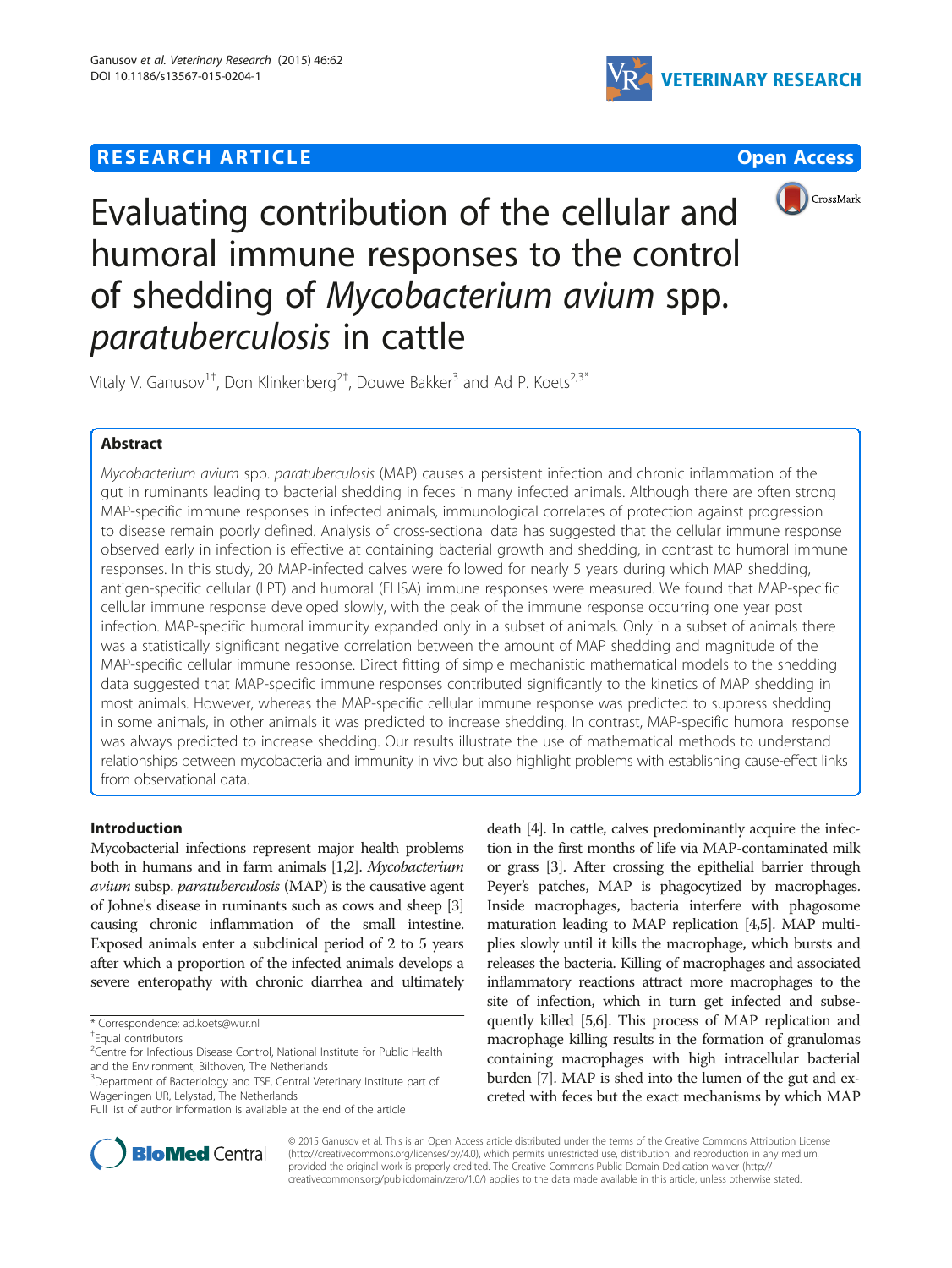exits granulomas and is secreted into the gut lumen are not well understood. Low level shedding may occur within several weeks post infection, followed by a latent phase. After the latent phase, the length of which varies greatly between cows, the animals progress into a phase of real or apparent intermittent fecal shedding but as the disease develops, shedding in feces becomes continuous [\[8](#page-11-0)].

There is a licensed vaccine against Johne's disease, Mycopar®, which contains inactivated MAP with an oil adjuvant [\[9](#page-11-0)]. While the vaccine has some side effects its impact on the prevention of the infection and disease are inconclusive with some studies showing protection against infection but no impact on disease progression while others showed protection against Johne's disease [[6,9,10\]](#page-11-0). Mycopar® induces both MAP-specific cellular (CD4 T cells) and humoral (antibodies) responses but the correlates of protection against the infection or disease have not been clearly defined [[6\]](#page-11-0). Understanding which arms of the immune response control bacterial replication will be instrumental for the development of more efficacious vaccines.

Previous work measuring adaptive immune responses in MAP-infected cows found an early cellular immune response (aimed at killing intracellular MAP in macrophages) followed by a late humoral response (aimed at removing extracellular bacteria) during the course of the disease [[11\]](#page-11-0). MAP-specific cellular immune response is characterized by the production of IFN- $\gamma$  [\[11,12](#page-11-0)] which activates macrophages to kill intracellular MAP [[3\]](#page-11-0). The cellular immune response is often unable to completely eliminate the bacteria leading to the establishment of a steady state between MAP and immunity (the latent/ subclinical phase). Late in infection, bacterial shedding in feces increases, which coincides with the decline in IFN-γ-producing cells, increase in IL-10-producing cells, and rise of MAP-specific antibodies [\[3,11](#page-11-0)].

Collectively, the data from these studies have been used to argue that chronic progressive forms of paratuberculosis involve a switch in the host immune response according to the murine Th1-Th2 paradigm [[13](#page-11-0)]. According to this paradigm (Figure 1), in analogy with human tuberculosis, MAP can induce both types of the immune response, but early during infection the cellular (Th1) response dominates, which leads to inhibition of the humoral (Th2) response, effective control of MAP replication, and limited bacterial shedding. Later during the infection, the cellular response is replaced by the humoral response, which inhibits the cellular response and is much less effective against MAP [\[14](#page-11-0)–[16\]](#page-11-0).

Most of the data leading to these conclusions have been generated using cross-sectional studies, and establishing a cause-and-effect relationship from such studies is difficult [[17](#page-11-0)]. For instance, it remains undefined if MAP-specific antibodies play a significant role in control



of bacterial shedding or in fact speed up disease progression by increasing the rate of uptake of bacteria by macrophages [\[18](#page-11-0)]. Recent data in sheep indicated that both higher early IFN-γ and higher early IL-10 are associated with delayed shedding [\[19\]](#page-11-0), whereas other studies indicate that both cellular and humoral responses may be impaired during later stages of disease [[7\]](#page-11-0). These data are in conflict with the Th1-Th2 paradigm and suggest that the loss of cellular immunity and appearance of antibodies may be simply indicative of disease progression, rather than resulting from direct competition between two branches of the adaptive immunity as has been argued recently [\[20,21](#page-11-0)].

Experimental infection of animals is a powerful method to investigate factors that contribute to the rate at which infected animals progress to disease [[12\]](#page-11-0). In experiments, the timing of infection and the dose are known precisely, and animals can be monitored longitudinally with measurements of the MAP-specific immune responses and bacterial shedding. Here we present infection experiments of MAP-infected cows followed up to five years, and use statistical analyses and mathematical modeling to investigate whether and how cellular and humoral immune responses control shedding in these experimentally infected calves.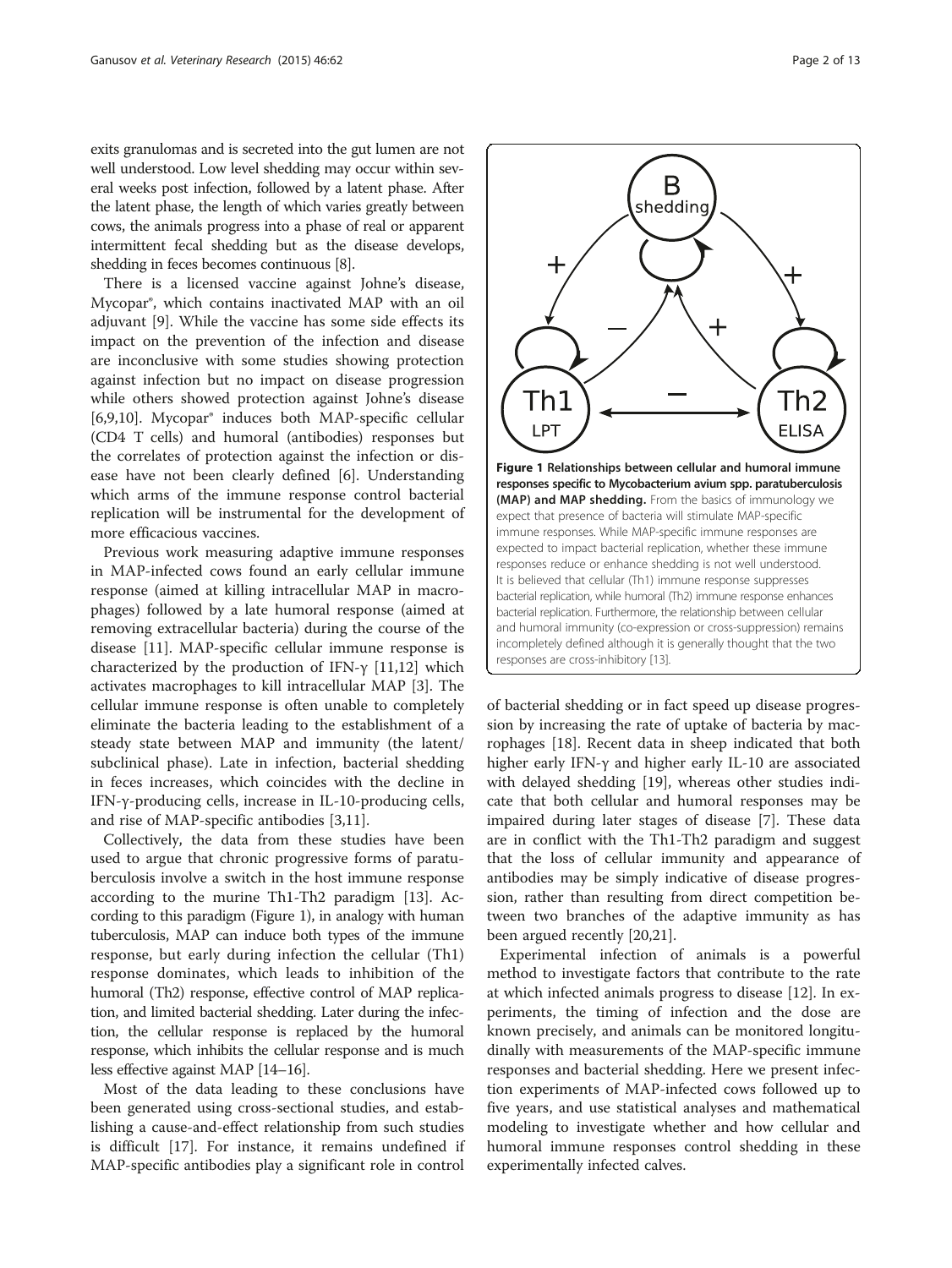# <span id="page-2-0"></span>Materials and methods

# Animals

This experiment has these experiments have been previously described in detail in a PhD thesis [\[22](#page-11-0)]. Twenty Holstein-Friesian calves were purchased at birth from different commercial farms and housed at the specific pathogen free (SPF) facilities of the Central Veterinary Institute (CVI) in Lelystad, The Netherlands, throughout the experimental period. Animals were kept on a regular feed regimen according to their age and lactation status but never received fresh grass. Experimental procedures were approved by the Ethical Committee of the CVI. Calves were followed over an experimental period of 55 months (from 31-01-1999 to 27-08-2003). During the course of the investigation period only 7 out of the initial 20 cattle survived to the end. Post-mortem examinations of animals that died during the study showed a diverse number of causes of death, none of which were directly due to the experimental infection with MAP. This experiment was designed to run with conditions as closely to common Dutch dairy farming practice as possible. Therefore, all animals were bred at 15 months of age in order for them to calve and to start milk production at about 2 years of age. A major cause for animals to be culled was infertility  $(n = 6)$ . Cows that did not conceive were culled at about 2 years of age. Two animals were culled early following the first calving. One was culled due to severe lameness, the other due to fatty liver syndrome. The remaining 5 animals were culled during the last 6 months of the study due to common disorders such as lameness and mastitis. None of the animals developed any signs of clinical paratuberculosis (severe diarrhea, weight loss, emaciation, edema). In Dutch dairy herds the average life span of a cow is just over 4 years and losses during the current study did not exceed losses as observed on well managed commercial dairy farms.

#### Experimental infection

Calves were infected with 20 grams of MAP contaminated feces given orally, three times a week for a period of four weeks during the first month of life. The inoculum was obtained from a cow with clinical signs of MAP infection consistently shedding IS900-positive MAP. The time "0" in our experimental data denotes the day the first blood and fecal samples were taken from the calf, just prior to the first dose of oral MAP infection.

#### Fecal shedding measurements

Rectal samples for fecal culture were taken as previously described [\[22](#page-11-0)], approximately every two weeks. Bacteria were cultured according to a modified method of Jorgenson [\[23\]](#page-11-0). Growth of MAP was mycobactin dependent and was checked every 4 weeks. If no growth was observed after 6 months of culture, the sample

was considered negative. The presence of MAP in positive cultures was confirmed by amplification of the MAP specific IS900 by PCR [\[24](#page-11-0)]. Shedding data was expressed semi-quantitatively in 4 categories:  $0 =$  negative, 1 or "+"  $=1-10$  cfu/slant, 2 or "++" = 11-100 cfu/slant, 3 or "+++" > 100 cfu/slant.

### Blood sampling

Blood was collected from the jugular vein into heparinized tubes and into serum tubes (BD Vacutainer, Becton, Dickinson, Europe), in approximately one-month intervals. Heparinized blood was used for the isolation of peripheral blood mononuclear cells (PBMC). Serum was stored at −20 °C and processed at a later time-point.

#### Antigen

Purified protein derivative (PPD-P, Johnine) antigen was used in the Lymphocyte Proliferation Test and the ELISA. PPD-P was produced at CVI, Lelystad, as previously described, from the MAP strains  $3 + 5$  and C [[25\]](#page-12-0).

#### Cellular immune response measurements

Peripheral blood mononuclear cells (PBMC) were isolated and cultured according to the methods described in detail elsewhere [\[15](#page-11-0)]. Lymphocyte Proliferation Tests (LPT) were performed according to the methods described in detail previously [\[15\]](#page-11-0). In short, cells were cultured in 96-well microtitre plates using 100 μL of the PBMC suspension and 100 μL of antigen per well in triplicates. The purified PPD-P antigen was used in predetermined optimal concentrations of 10 μg/mL. Concanavalin A (ConA) was used as a positive control (2.5 μg/ mL) and medium alone as a negative control. Cells were cultured at 37 °C and 5%  $CO<sub>2</sub>$  in a humidified incubator for 3 days. Then 0.4  $\mu$ Ci (=14.8 × 10<sup>3</sup> Bq)<sup>3</sup>H (tritiated) thymidine (Amersham International) was added to each well and cells were cultured for an additional 18 h. Subsequently, cells were harvested onto glass fiber filters. Incorporation of <sup>3</sup> H thymidine was measured by liquid scintillation counting, and expressed as counts per minute (cpm). Cpm is used as a measure for the intensity of the MAP-specific cellular Th1 response and was denoted as LPT.

### Humoral immune response measurements

Antibodies (total IgG) specific for PPD-P were detected by ELISA according to the method described earlier [\[26](#page-12-0)]. All sera were  $10 \times$  diluted in blocking buffer. Results were expressed as background corrected mean optical densities, measured at 405 nm wavelength (OD405nm). OD405nm was used as a measure for the intensity of the MAPspecific humoral (Th2) immune response and was denoted as ELISA.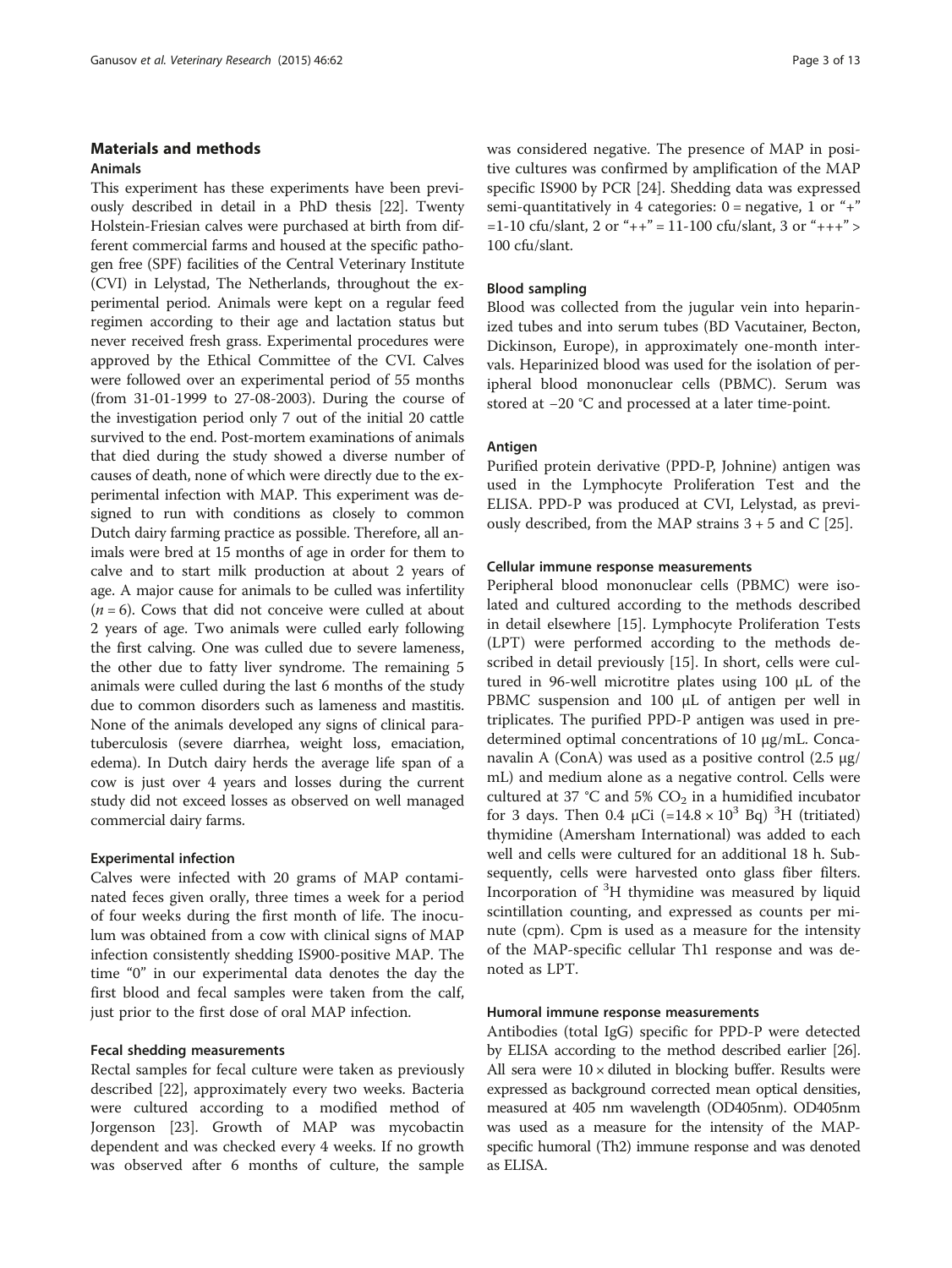#### <span id="page-3-0"></span>Statistical analyses

We used three alternative statistical approaches to investigate associations between cellular and humoral immune responses and MAP shedding, and used all results together to understand how MAPspecific immunity contributes to disease progression in MAP-infected animals. The first approach was to calculate correlations between kinetics of MAP shedding and cellular and humoral immune responses. The second approach was to determine whether parameters that determine kinetics of the MAP-specific immune response such as the timing and value of the peak of the immune response are predictive of the time when cows start shedding MAP. Finally, the third approach was to investigate whether a simple mathematical model (described below) is able to explain the kinetics of MAP shedding as the function of the MAP-specific cellular and humoral immune responses.

In the first approach, for calculating correlations between experimentally measured magnitude of the MAP-specific cellular lymphoproliferative T cell response (LPT), antibody response (ELISA), and MAP shedding we used Spearman Rank test. We performed two types of the analysis. In the first, conservative analysis we only calculated correlations between data for time points in which all 3 variables (LPT, ELISA, MAP) were measured. In an alternative analysis, we replaced missing values for a given parameter at a given time point by a value predicted by a linear interpolation between two adjacent measurements. This was done because shedding and immune response measurements were not always done on the same day. Results from both analyses were similar although fewer statistically significant correlations were found using the conservative (first) method. Here we reported results of the alternative analysis and to correct for type I errors we used a more stringent cut-off for statistically significant correlations ( $p = 0.002$ ).

In the second approach, we first estimated parameters determining the kinetics of the MAP-specific cellular and humoral immune response, and of shedding. For that we used 3 different models. To describe the dynamics of the MAP-specific cellular immune response we used a so-called  $\emph{``}T_{\emph{on}}\emph{-}T_{\emph{off}}\emph{''}$  mathematical model which was previously proposed to describe kinetics of virusspecific CD8 T cell responses in mice [\[27](#page-12-0)–[29\]](#page-12-0). In this model immune response starts with  $C_0$  antigen-specific T cells immediately after infection, so  $T_{on} = 0$  in this model [\[29](#page-12-0)]. Antigen-specific T cell response expands at a rate  $\rho_c$  until reaching the peak at the time  $T_{\text{off}}^C$ . After the peak, the immune response declines at a rate  $\delta_c$ . With these assumptions, the dynamics of the MAP- specific cellular (LPT) response is given by the following equation:

$$
\frac{dC}{dt} = \begin{cases} \rho_c C, & \text{if } t < T_{\text{off}}^C, \\ -\delta_c C, & \text{if } t \ge T_{\text{off}}^C, \end{cases}
$$
(1)

where the immune response reaches the peak  $C_{\text{max}}$ at time  $t = T_{\text{off}}^C$ . We fitted this model (Equation 1) to raw (untransformed) data (LPT). Confidence intervals for the estimated parameters were calculated using bootstrapping of the data [\[30\]](#page-12-0). As summarizing parameters for the LPT response, we took the level of the peak response  $(C_{max})$ , the time of the peak  $(T_{\text{off}}^C)$ , and the rate of decline after the peak ( $\delta_C$ ).

To describe the dynamics of the antibody responses, we used a descriptive model based on the observed pattern in most animals: an initial constant level, followed by a linear increase, and ending in a higher constant level:

$$
H(t) = \begin{cases} H_0, & \text{if } t < T_{\text{on}}^H, \\ H_0 + H_{rise} \frac{t - T_{\text{on}}^H}{T_{\text{off}}^H - T_{\text{on}}^H}, & \text{if } T_{\text{on}}^H \leq t < T_{\text{off}}^H, \\ H_0 + H_{rise}, & \text{if } t \geq T_{\text{off}}^H. \end{cases}
$$
 (2)

This model was fitted to raw (untransformed) OD data (ELISA). As summarizing parameters for the ELISA response, we took the initial level  $(H_0)$ , the time at which the increase starts  $(T_{\text{on}}^H)$ , and the level of increase  $(H_{rise})$ .

To describe the dynamics of MAP shedding, we used a descriptive model similar to the model for the ELISA dynamics, only with a stepwise increase:

$$
B(t) = \begin{cases} B_0, & \text{if } t < T_{\text{on}}^B, \\ B_0 + B_{\text{rise}}, & \text{if } t \ge T_{\text{on}}^B. \end{cases} \tag{3}
$$

This model was fitted to the (semi-quantitative) logtransformed shedding data using the following relationships: "0" - 1 bacterium, "+" - 10 bacteria, "++" – 100 bacteria, " $++$ " – 1000 bacteria per gram of the fecal sample. As summarizing parameters for MAP shedding, we took the initial level  $(B_0)$ , the time of the increase  $(T_{\text{on}}^{B})$ , and the level of the increase  $(B_{rise})$ .

We tested associations between the nine parameters (three parameters per measured variable) by taking the following steps:

- 1) bootstrapping the datasets and obtaining 1000 sets of the nine parameters for all 20 animals;
- 2) testing the distributions of the parameters for normality by the Shapiro-Wilk test, resulting in 1000 p-values for each parameter. If more than  $5\%$  of p-values were smaller than 0.01, data were transformed to improve normality (specific transformations used are indicated in the text); if that appeared impossible, the data were dichotomized. Dichotomization was necessary for  $T_{\text{on}}^B$  and  $T_{\text{on}}^H$ ;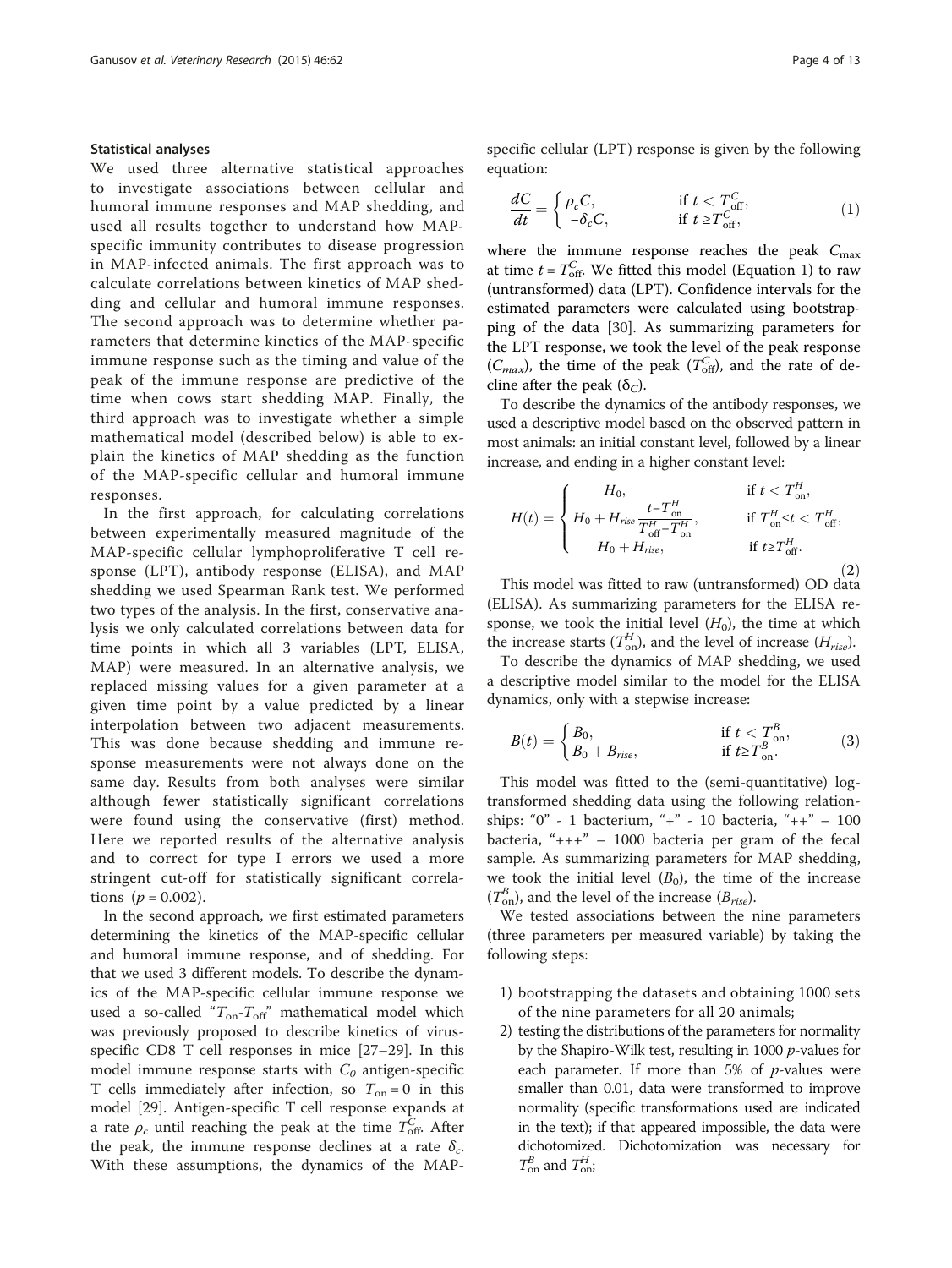<span id="page-4-0"></span>3) testing the associations between the parameters by Pearson's correlation or Student's t-test (with the dichotomized parameter). This resulted in 1000 association tests per couple of parameters, one for each bootstrap sample. We chose to report associations between parameters if more than 200/1000 were significant ( $p < 0.05$ ). In that case, we report the direction of the association and the number of significant associations in the 1000 bootstrap samples to indicate the certitude about this association.

In the third approach, to investigate how and whether immune response as measured by LPT and ELISA contributed to the kinetics of bacteria shedding in feces we used a simple mathematical model. In the model we assumed that shedding  $B(t)$  changes over time at a per capita rate  $r$  and that both cellular  $(C, LPT)$  and humoral (H, ELISA) immune responses influence change in shedding over time at per capita rates  $k<sub>C</sub>$  and  $k<sub>H</sub>$ , respectively. With these assumptions, the change in bacterial shedding over time is given by the model

$$
\frac{dB(t)}{dt} = rB(t) - (k_C C(t) + k_H H(t))B(t). \tag{4}
$$

To describe the kinetics of MAP-specific immune responses,  $C(t)$  and  $H(t)$ , we used interpolation function Interpolation in Mathematica 5.2 with interpolation order 1. More specifically, we connected measured values for the immune responses using linear interpolation for Log10 of LPT data  $(C)$  or linear interpolation of ELISA data  $(H)$ which effectively allowed us to have predicted measurements for the immune responses at any point of time within our measurements. We also tested if shedding can be predicted equally well by using the  $T_{on} - T_{off}$  model for the LPT response (Equation [1\)](#page-3-0) using Akaike Information Criterion (AIC) and Akaike weights as described in [\[31](#page-12-0)]. Shedding data were transformed from categorical data to bacterial counts as described above. Model predictions given in Equation 4 were log10 transformed and compared to the experimentally measured bacterial counts. In the model we assumed that maximal density that can be measured in the animals is  $B_{max} = 10^3$  cfu/g so model solutions resulting in higher densities were set to be equal to  $B_{max}$ . We used nonlinear least squares to find the best fit parameters  $B_0$  (initial shedding), r,  $k_C$ , and  $k_H$ . Four different subsets of the main model (Equation 4) were fitted to data: only growth ( $B_0$  and r), Th1 control ( $B_0$ , r,  $k_C$ ), Th2 control  $(B_0, r, k_H)$ , and Th1/Th2 control  $(B_0, r, k_C, k_H)$ . We determined the best fit model using the F-test for nested models [[32](#page-12-0)] and accepted the more complex model if there was a statistically significant improvement of model fit to data. If all models resulted in similar quality fits, the simplest model (with fewest parameters) was preferred, and in the case of models with the same number of parameters, the model with the highest Akaike weight was chosen [\[31\]](#page-12-0).

#### Results

## Experimental details

All animals became infected as judged by frequent presence of the bacteria in feces but kinetics of the shedding over time varied between animals. All animals showed a biphasic LPT response characterized by an initial exponential increase, followed by an exponential decrease, and many animals showed an ELISA response, characterized by an increase in OD value after a variable delay (Additional file [5](#page-11-0)).

#### Correlations between immune response and shedding

To investigate relationships between measured responses and shedding, we calculated Spearman rank correlations between magnitudes of the immune responses (ELISA vs. LPT), between shedding and cellular immunity (MAP vs. LPT), and between shedding and humoral immunity (MAP vs. ELISA, see Figure [2](#page-5-0) and Additional file [1](#page-10-0)). We found both negative and positive correlations between these variables in our 20 animals (Figure [2](#page-5-0)). In particular, we found both positively and negatively correlated MAP-specific cellular and humoral immunity challenging the common view of "competition" between these responses in MAP infection (e.g. [\[21\]](#page-11-0)). This conclusion remained valid if we restricted our analysis to statistically significant correlations (at the level of  $p = 0.002$  to correct for multiple comparisons). Of note, only 6 correlations between LPT and ELISA levels out of 20 animals were statistically significant (3 correlations were positive and 3 were negative, see Additional file [1](#page-10-0)) suggesting that in most animals, there was no evidence of competition or synergy between MAP-specific cellular and humoral immunity in contrast with the prevailing dogma on exclusiveness of these types of responses.

The situation was somewhat different when we looked at correlations between shedding and immune responses. Here, cellular immunity (LPT) was strongly negatively correlated with shedding while humoral immunity was positively correlated with shedding. This was in line with expectations that cellular immune response may be involved in the control of immunity while humoral immunity may either indicate the increase in shedding [[21\]](#page-11-0) or may be assisting with increase in shedding, e.g., by enhancing infection of macrophages by MAP [\[18](#page-11-0)]. However, many correlations were not statistically significant (Additional file [1\)](#page-10-0).

### Kinetics of the MAP-specific immune responses and shedding

In the next step, we summarized the LPT, ELISA, and MAP dynamics by three parameters per variable, and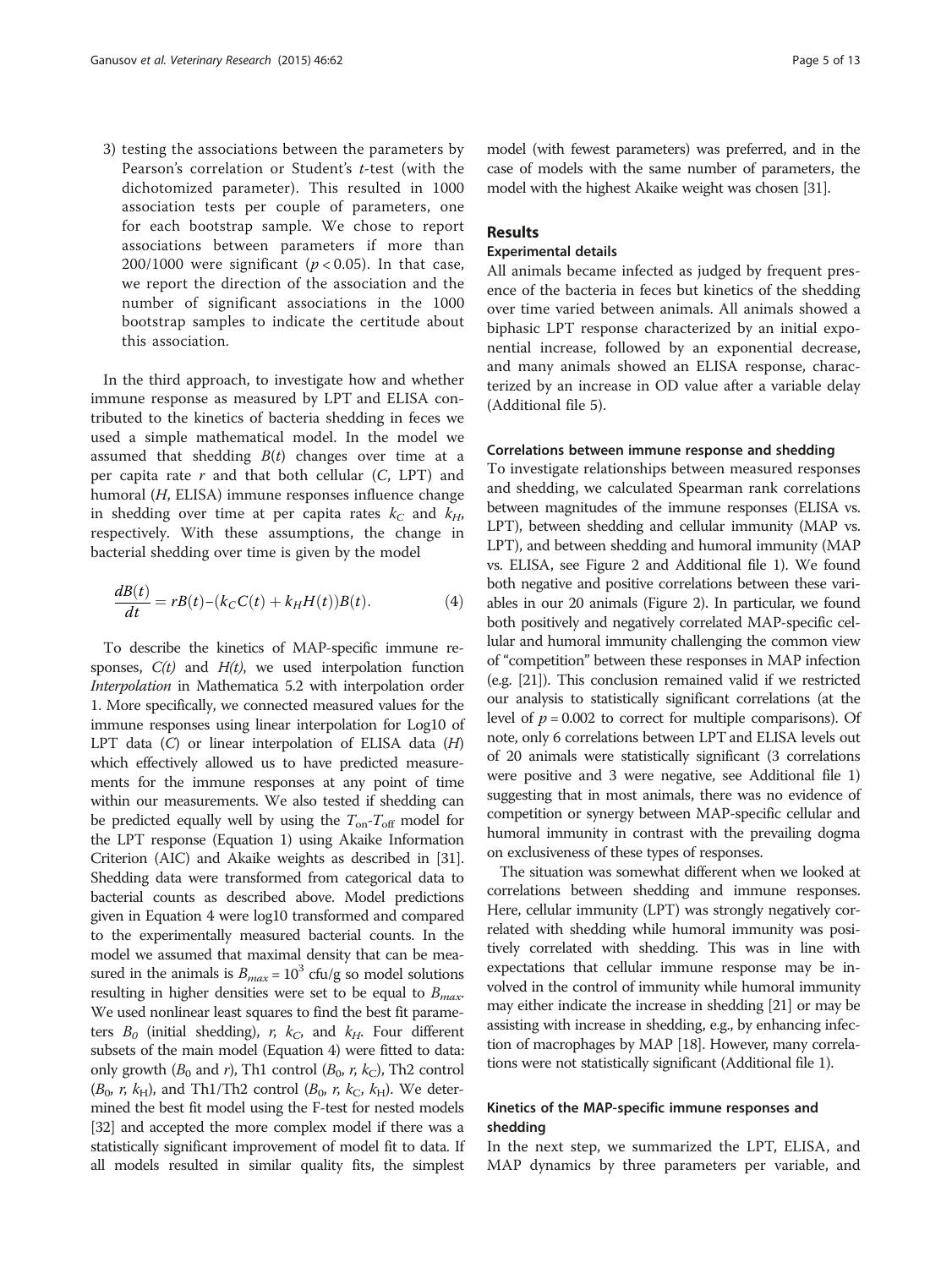<span id="page-5-0"></span>

tested for associations between these parameters across cows.

To quantify the kinetics of the T cell response to MAP in cattle we fitted a simple mathematical model to the LPT data (Figure [3\)](#page-6-0). As was expected from the clonal selection theory, MAP infection led to an exponential increase in the size of the MAP-specific cellular immune response; this increase continued for several months (Figure [3](#page-6-0)). The median expansion rate  $\rho_C$  was 0.009 per day and the response peaked on average 1 year post infection (Figures [3](#page-6-0) and [4](#page-6-0)). After reaching the peak, there was a consistent loss of the MAP-specific cellular immunity in most animals but the actual rate of loss was highly variable between animals. The median loss rate was 0.0015 per day implying 1.3 year half-life time for MAP-specific T cell response. For the correlation analyses, we used the level of the peak  $(C_{max})$ , the time of the peak ( $T_{\text{off}}^C$ ), and the rate of decrease ( $\delta_C$ ), estimated for each cow (+/− 95% bootstrap percentiles) (Additional file [3](#page-11-0)). For the association analyses, the parameters needed to be normally distributed across cows, which was tested by the Shapiro-Wilk test on each bootstrap sample. Normality was rejected  $(p < 0.01)$  in 0/ 1000 bootstrap samples for  $C_{max}$ , in 198/1000 samples for  $T_{\text{off}}^C$ , and in 414/1000 samples for  $\delta_C$ . Because exponential transformation of  $\delta_C$  reduced the rejected rate to 20/1000, we applied this transformation for the association analysis. No improvement was possible for  $T_{\text{off}}^C$  by transformations, so we dichotomized these data into cows with  $T_{\text{off}}^C$  < 300 or  $T_{\text{off}}^C \ge 300$  to obtain approximately equally-sized groups.

We fitted a descriptive model to the ELISA data. The model given in Equation [2](#page-3-0) consisted of three linear segments including the initial level  $(H_0)$ , the time of increase of response  $(T_{\text{on}}^H)$ , and the level of increase  $(H_{rise})$ . This model can be treated as a " $T_{on} - T_{off}$ " model under

the assumption that OD values measured by ELISA represent log-transformed titers of MAP-specific antibodies and that there is no loss of MAP-specific humoral immunity after the peak. The model described the kinetics of the response in all animals well (see Additional file [6](#page-11-0)). Bootstrap medians and 95% percentiles are given in Additional file [3.](#page-11-0) Normality was rejected  $(P < 0.01)$  in 3.7%, 7.9%, and 88.5% of bootstrap samples for  $H_0$ ,  $T_{\text{on}}^H$ , and  $H_{\text{rise}}$ , respectively, so  $H_0$  was not transformed. No improvement was possible for  $T_{\text{on}}^H$  by transformations, so we dichotomized these data into cows with  $T_{\text{on}}^{H}$  < 400 or  $T_{\text{on}}^{H} \ge 400$  to obtain approximately equallysized groups. Log10-transformation of  $H<sub>rise</sub>$  was used for normalization, reducing the rejection rate to 13/1000.

We fitted another descriptive model to the MAP shedding data. The model included the initial MAP level  $(B_0)$ , the time of increase of shedding  $(T_{\text{on}}^B)$ , and the level of increase  $(B_{rise})$  (Figure [5](#page-7-0)). Bootstrap medians and 95% percentiles are given in Additional file [3.](#page-11-0) Normality was rejected (p < 0.01) in 179/1000, 19/1000, and 19/1000 bootstrap samples for  $B_0$ ,  $T_{\text{on}}^B$ , and  $B_{\text{rise}}$ , respectively, so  $T_{\text{on}}^B$  and  $B_{\text{rise}}$  were not transformed. Log10-transformation of  $B_0$  (adding 0.01 to prevent log10(0)) reduced the rejection rate to 25/1000.

### Impact of the immune response parameters on the kinetics of shedding

Our analysis revealed that only a small subset of parameters characterizing kinetics of the MAP-specific immune responses and MAP shedding were correlated at a statistically significant level (Table [1](#page-8-0)). For all three variables (LPT, ELISA, and MAP), one parameter was not associated to any other parameter, whereas the other two were mutually associated:  $T_{\text{off}}^C$  and  $\delta_C$ ;  $H_0$  and  $H_{\text{rise}}$  $B_0$  and  $T_{\text{on}}^B$ . These associations can be illustrated by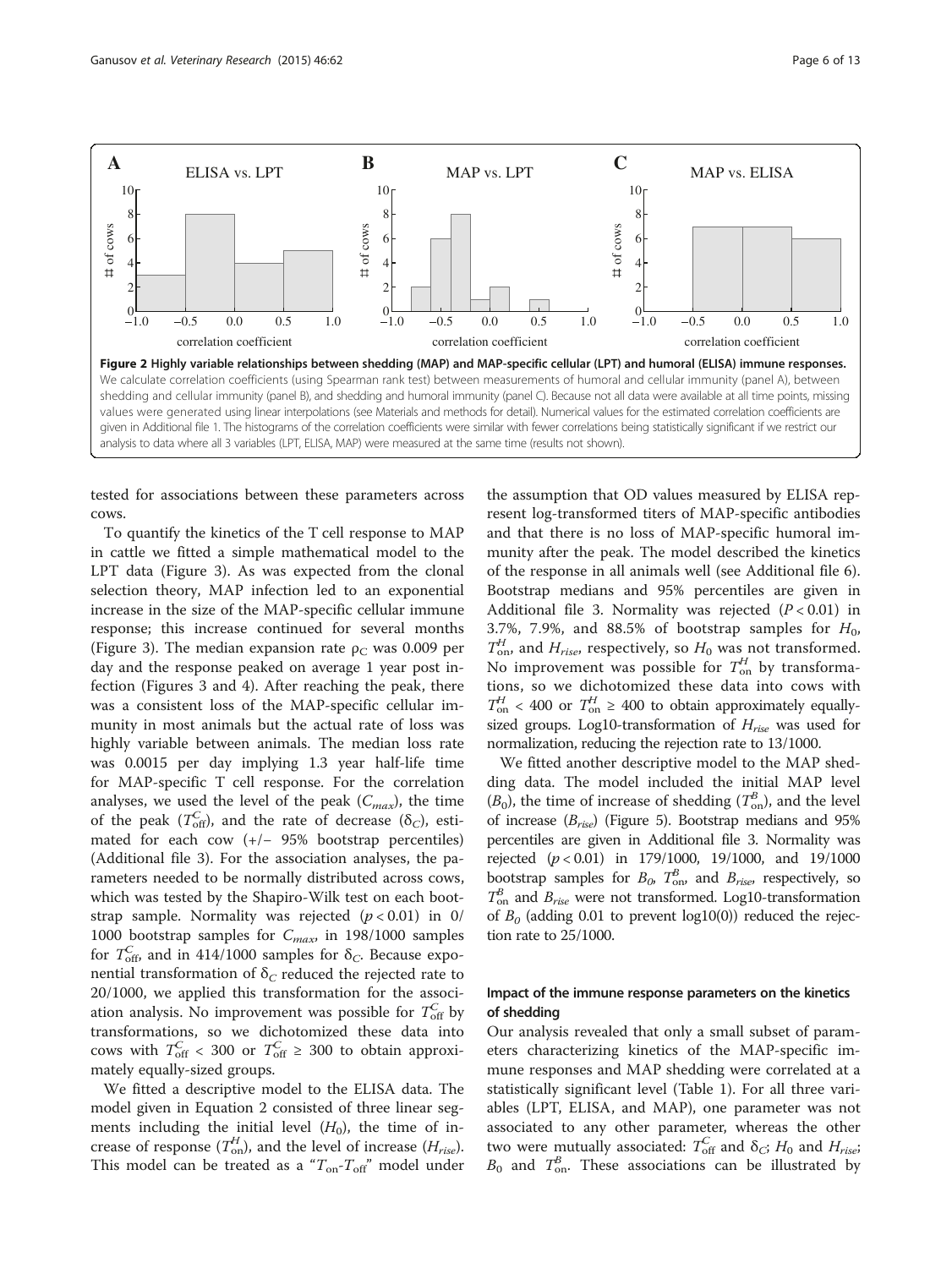<span id="page-6-0"></span>

Figure 3 Kinetics of the MAP-specific cellular immune response and fits of the mathematical model to these experimental data. We measured MAP-specific cellular immune response using lymphoproliferative assay detecting IFNy-producing, MAP-specific T cells following infection of calves with MAP (LPT data, [Materials and methods](#page-2-0) for more detail). We fitted a simple, " $T_{\rm on}T_{\rm off}$ " model in which immune response expands to a peak and then contracts (see Equation [1](#page-3-0)) to the raw LPT data. Results were similar if we fitted log-transformed model predictions to the log-transformed data although some parameter estimates changed (results not shown). Labels for individual cows are shown in the top left corner. Data are shown as points and model predictions are given by lines. Parameters of the best fit model to these data are shown in Additional file [2.](#page-11-0)



model to the experimental LPT data (fits are shown in Figure 3) and plotted the distribution of estimated parameters. Shown parameters are the rate of expansion of the immune response over time  $\rho_C$  (panel **A**), the time of the predicted peak of the immune response  $T_{\rm off}^C$  (panel **B**), and the rate of decline of the immune response after the peak  $\delta_C$  (panel C; see Additional file [2](#page-11-0) for the list of parameter estimates and their 95% confidence intervals).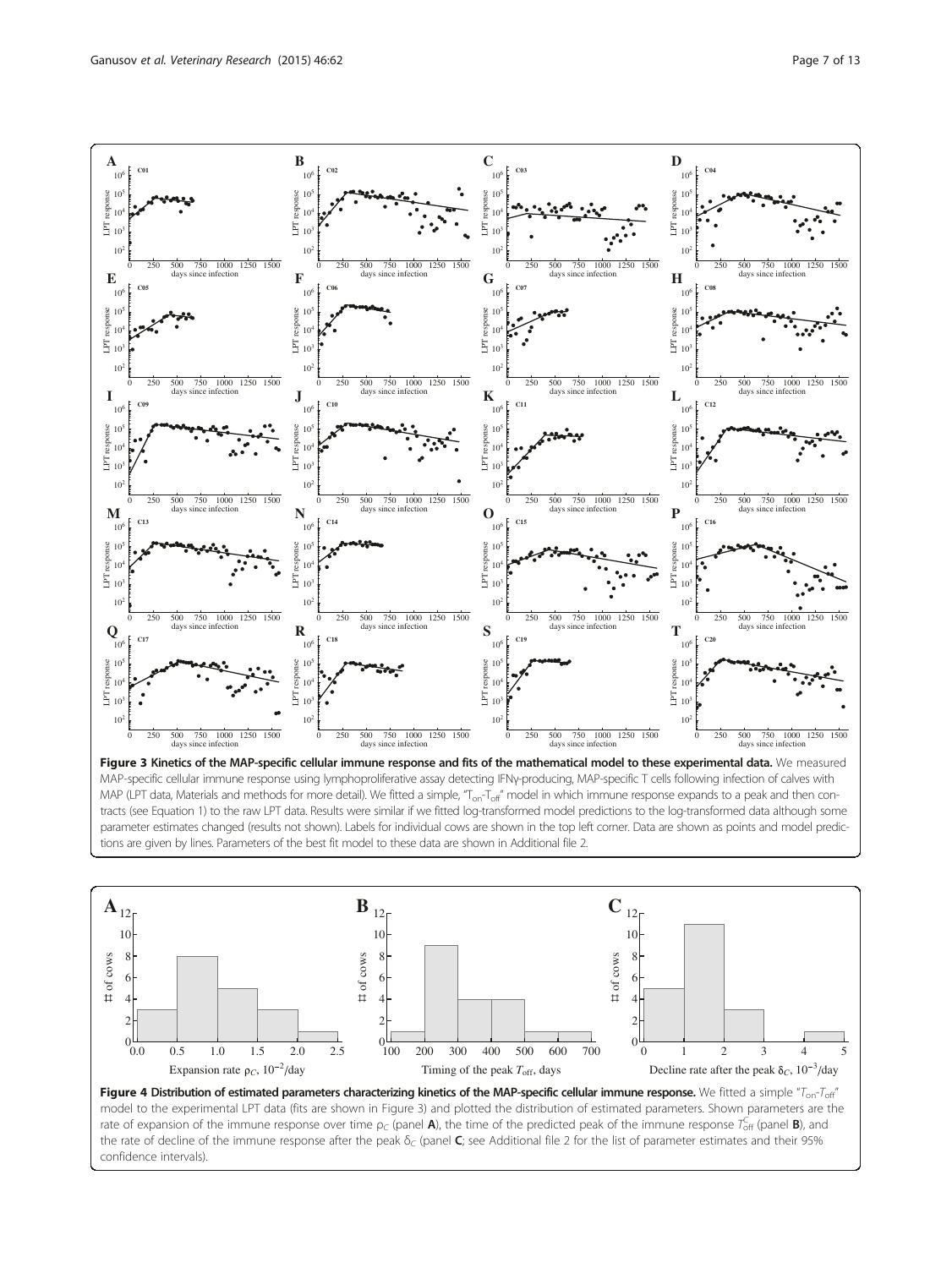<span id="page-7-0"></span>

considering two extreme scenarios of disease development in MAP-infected cows.

The one extreme is characterized by low initial shedding and a late increase to high shedding; this is associated with an early LPT peak, a slow decline in LPT response after the peak, and a low ELISA response. The other extreme is characterized by high initial shedding and an early increase to high shedding; this is associated with a late LPT peak, a rapid decline in LPT response after the peak, and a high ELISA response. It should be noted, however, that while we observed the correlations between different parameters for the MAP and immune response dynamics, they appeared to be significant only in a subset of bootstrap samples. Only the negative correlation between  $H_{rise}$  and  $T_{on}^{B}$  appeared statistically significant in most examined bootstraps (Table [1\)](#page-8-0).

# Using mathematical modeling to predict impact of immunity on shedding kinetics

Our analyses so far demonstrated that there was a correlation between MAP-specific cellular immunity and timing of the shedding in MAP-infected cattle (Table [1](#page-8-0)). In particular, a longer expansion phase of the MAPspecific T cell response  $(T_{\text{off}}^C)$  was inversely correlated with the time of high shedding  $(T_{on}^B)$  implying that longer duration of the Th1 response led to an earlier rise in bacterial shedding. However, it was still unclear if immunity could explain the overall pattern of change in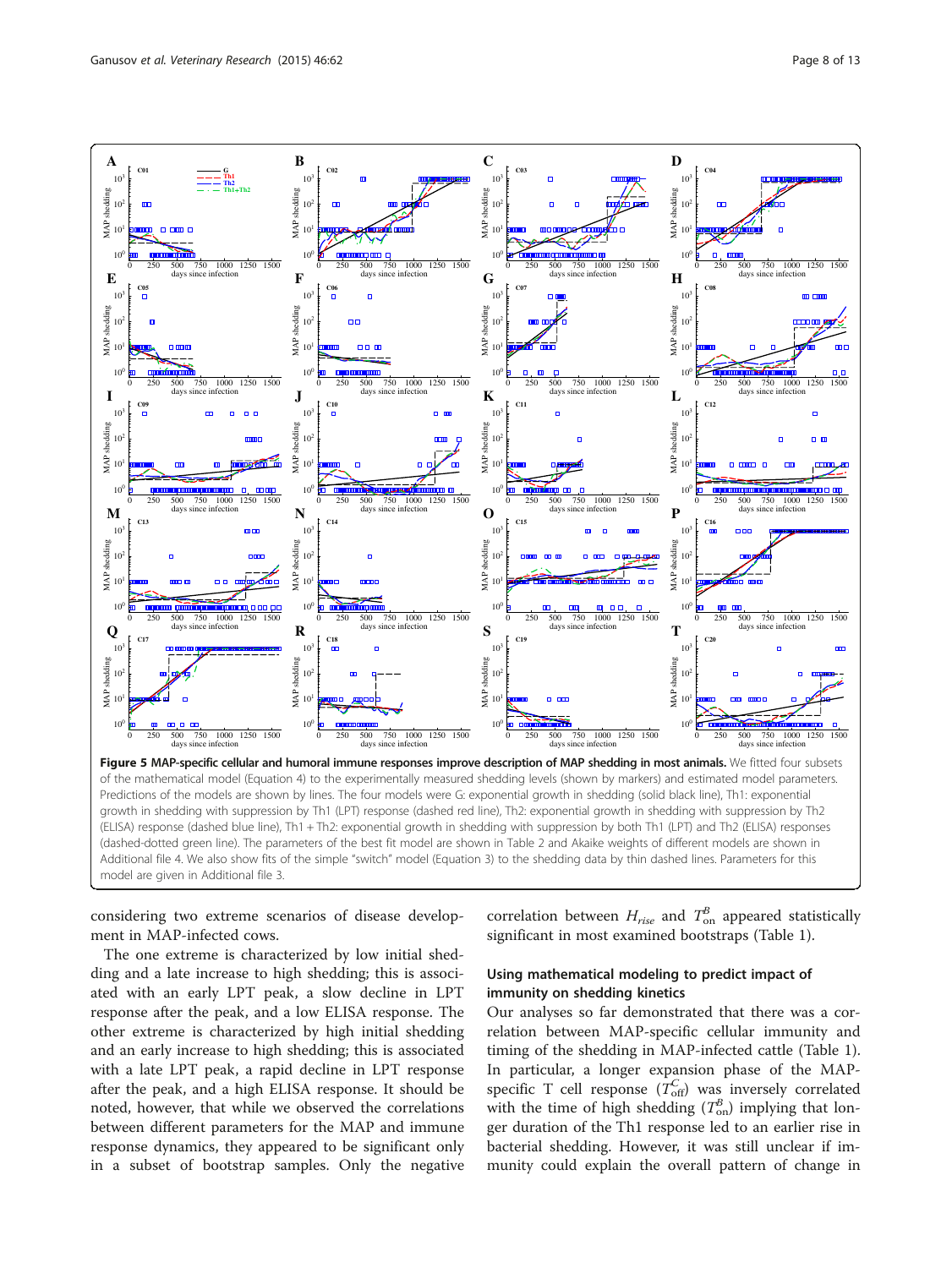|                             | $C_{\text{max}}$ | $T_{\rm off}$ | $\delta_C$ | $H_0$     | $T_{\text{on}}^{\!H}$ | H <sub>rise</sub> | $B_{\rm O}$ | $T_{\rm on}^B$ | B <sub>rise</sub> |
|-----------------------------|------------------|---------------|------------|-----------|-----------------------|-------------------|-------------|----------------|-------------------|
| $C_{\text{max}}$ (cpm)      |                  | $-21.5%$      |            |           |                       |                   |             |                |                   |
| $T_{\text{off}}^{C}$ (days) |                  |               |            | $+ 75.3%$ |                       | $'+27.9\%$        |             | $-29.7\%$      |                   |
| $\delta_C$ (per day)        |                  |               |            |           |                       | $'+$ 33.7%        |             |                |                   |
| $H_0$ (% OD)                |                  |               |            |           |                       | $'+'$ 73.9%       |             | $-31.8\%$      |                   |
| $T_{on}^{H}$ (days)         |                  |               |            |           |                       |                   |             |                |                   |
| $Hrise$ (% OD)              |                  |               |            |           |                       |                   | $+ 76.6\%$  | $-91.7\%$      |                   |
| $B_0$ (log(cfu/g))          |                  |               |            |           |                       |                   |             | $-23.4%$       |                   |
| $T_{\text{on}}^{B}$ (days)  |                  |               |            |           |                       |                   |             |                |                   |

<span id="page-8-0"></span>Table 1 Associations between parameters summarizing the course of the cellular and humoral immune responses and MAP shedding

The parameters used in the analysis:  $\mathcal{C}_{\mathsf{max}}$  is the peak value for the cellular immune response,  $\mathcal{T}_{\mathsf{off}}^{\mathcal{C}}$  is the time of the peak,  $\delta_{\mathcal{C}}$  is the rate of decrease of the cellular immune response after the peak,  $H_0$  is the initial value of the antibody response,  $\mathcal{T}^L_{0n}$  is the time of start of increase in OD value,  $H_{rise}$  is the amount of increase in OD value,  $B_0$  is the initial shedding,  $\mathcal{T}^{\mathcal{B}}_{\rm{on}}$  is the predicted time of the increase in shedding, and  $B_{rise}$  is the amount of increase in MAP shedding. Positive ('+') and negative ( $-$ ) associations are indicated if at least 20% bootstrapped datasets showed a significant association ( $p$  < 0.05); the exact percentage is given. Parameter Brise was measured in log(cfu/g) units.

shedding over time. All of the exposed animals displayed some degree of shedding but some animals were able to control shedding at a low level (e.g., C12) while others rapidly progressed to high shedding (e.g., C07). To get further insights into factors controlling overall kinetics of shedding we developed a simple mathematical model and fitted that model to the experimental data (see Equation [4](#page-4-0) and [Materials and methods](#page-2-0) for more details). In the model we assumed that in the absence of the immune response bacterial shedding increases exponentially over time although we did allow for spontaneous control of shedding by the adaptive immunity-independent mechanisms (i.e., we allowed the rate of increase in shedding over time  $r$  to be negative). The simple, "exponentially growing shedding" model could explain reasonably well change in shedding over time in several animals: mainly those that died early due to MAP-unrelated reasons (and thus these animals appeared to control MAP replication efficiently, e.g., C01) or progressed rapidly to the stage of high shedding (e.g., C07; see Figure [5](#page-7-0) and Table 2). In most animals, however, inclusion of the immune response resulted in statistically improved fits of the model to the shedding data (Table 2 and Additional file [4\)](#page-11-0). Cellular immunity was required to explain shedding data in 8 out of 20 animals while humoral immunity was required to explain shedding data in 9 out of 20 animals (Table 2). Interestingly, we found that contribution of immunity seemed not always protective as many estimated "killing" constants were negative (Table 2). In fact, only in half of animals in which cellular immune response as measured by LPT was required for best description of the shedding data, cellular immunity was protective (estimate  $k<sub>C</sub> > 0$ , Table 2). In the remaining animals, cellular immunity was predicted to increase shedding (e.g., C02, C11). In contrast, humoral immunity was predicted to be nearly always detrimental: in all but one animal, the model predicted that an increase in antibody

Table 2 Estimates of parameters providing the best fit of the mathematical model to the shedding data

| cow ID          | $B_0$ , CFU/g | $r, 10^{-2}/day$ | $k_C$ , 10 <sup>-7</sup> /day | $k_{\text{H}}$ , 10 <sup>-3</sup> /day |
|-----------------|---------------|------------------|-------------------------------|----------------------------------------|
| CO1             | 6.3           | $-0.2$           | $\mathbf 0$                   | 0                                      |
| CO <sub>2</sub> | 4.7           | 0.8              | $-2.55$                       | $-571.49$                              |
| CO <sub>3</sub> | 3.6           | $-0.4$           | $\mathbf 0$                   | $-76.32$                               |
| CO4             | 4.2           | 0.1              | 2.17                          | $-189.83$                              |
| CO <sub>5</sub> | 9.2           | $-0.3$           | $\mathbf 0$                   | $\mathbf{O}$                           |
| CO6             | 5             | $-0.1$           | 0                             | 0                                      |
| CO7             | 3.9           | 0.6              | 0                             | $\mathbf 0$                            |
| CO8             | $\mathbf{1}$  | 1.2              | 1.69                          | $\mathbf 0$                            |
| CO9             | 2.2           | 0.6              | 0.64                          | $\mathbf 0$                            |
| C10             | 4.2           | 0                | $\overline{0}$                | $-76.71$                               |
| C11             | 8.3           | $\mathbf 0$      | $-6.9$                        | 76.24                                  |
| C12             | 4.1           | $-0.2$           | $\mathbf 0$                   | $-11.27$                               |
| C13             | 4.2           | $-0.2$           | $\mathbf 0$                   | $-16.06$                               |
| C14             | 8.7           | $-1.3$           | $-0.99$                       | $\Omega$                               |
| C15             | 9.7           | 0.4              | 1.03                          | $\mathbf 0$                            |
| C16             | 6.6           | 0.1              | $\mathbf 0$                   | $-9.15$                                |
| C17             | 0.6           | 0                | 4.69                          | $-165.86$                              |
| C18             | 6.7           | $-0.1$           | $\mathbf 0$                   | $\mathbf 0$                            |
| C19             | 9.1           | $-0.9$           | $-0.63$                       | 0                                      |
| C20             | 6.4           | $-0.4$           | $\mathbf 0$                   | $-64.95$                               |

The best fit model (the model is shown in Equation [4\)](#page-4-0) was determined by performing F-tests for nested models and using Akaike weights for non-nested models (see [Materials and methods](#page-2-0) for more detail and Additional file [4](#page-11-0)). Listed parameters are:  $B_0$  is the predicted initial shedding level,  $r$  is the rate of exponential change in shedding in the absence of MAP-specific cellular (as measured by LPT) and humoral (as measured by ELISA) immune responses,  $k<sub>C</sub>$  is the predicted rate of reduction in shedding by the cellular immune response,  $k_H$  is the predicted rate of reduction in shedding by the humoral immune response. Negative values in shedding rate change r indicate predicted decline in shedding in the absence of measurable cellular and antibody responses. Negative values in  $k<sub>C</sub>$  and  $k<sub>H</sub>$  indicate increase in shedding with the presence of corresponding immune responses.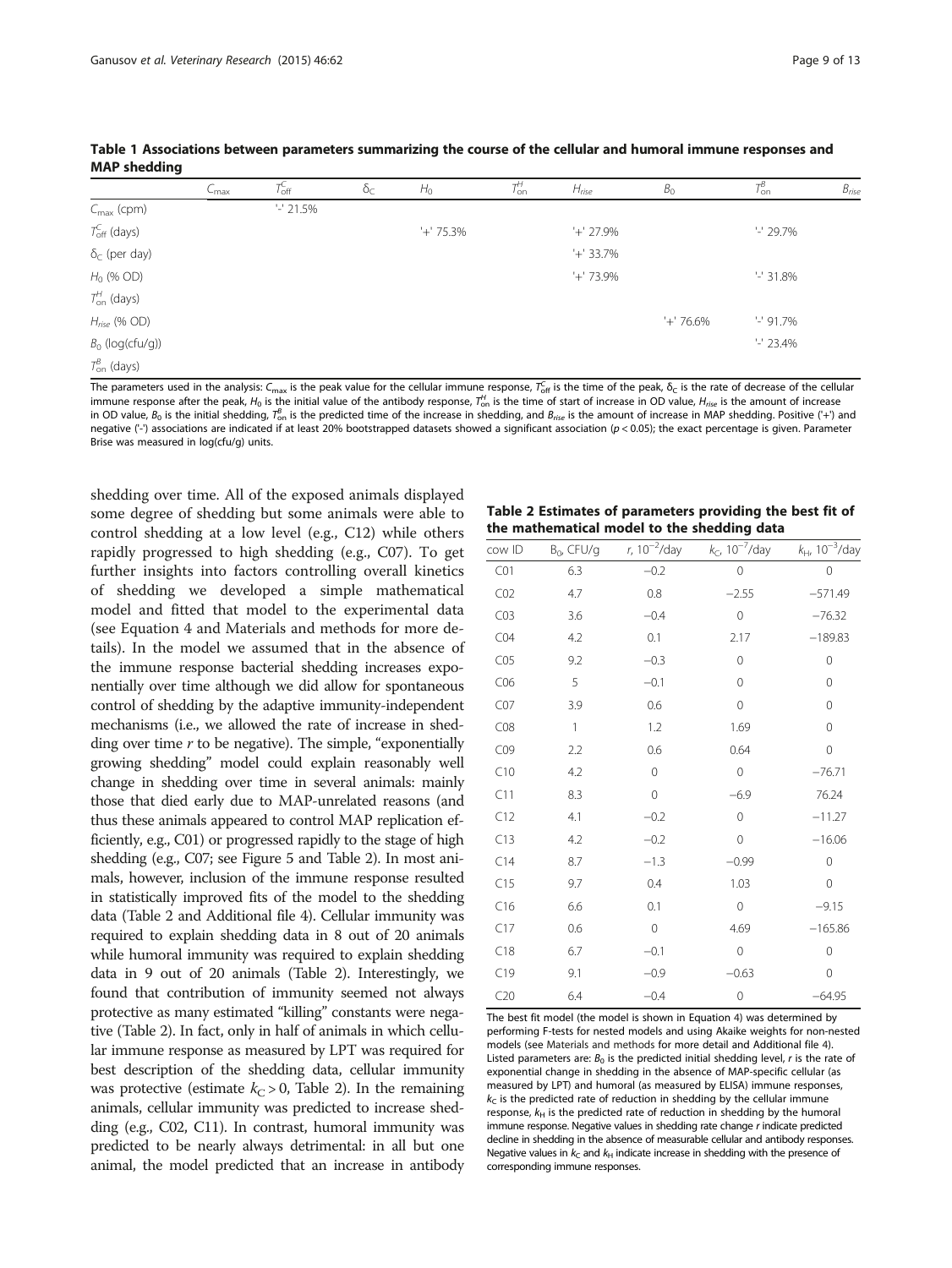titers resulted in higher shedding (e.g., C02, C04; Table [2](#page-8-0)). Notably, in many animals we predicted a negative growth in shedding  $(r < 0)$  suggesting that other mechanisms besides those indicated by blood LPT and ELISA responses may be influencing early control of MAP replication. These results suggest that both cellular or humoral immunity could be promoting the disease/shedding of MAP in infected animals, rather than containing and clearing the infection.

### **Discussion**

Experimental infection of calves with MAP led to variable disease outcomes. Some animals were able to control bacteria and display low degree of shedding (e.g., C09, C12) while other animals progressed to the state of high shedding (e.g., C02, C04) in the 5 year observation period. It remains unclear, however, whether animals that displayed low to average levels of shedding would have remained low shedders or whether their immune system would have failed allowing uncontrolled bacterial growth and high shedding. Factors influencing the rate at which infected animals progress to clinical disease and become high shedders are currently incompletely understood. Our analysis provides some novel insights into such factors.

Since MAP is a mycobacterium and is able to infect and replicate in macrophages [[3\]](#page-11-0), there is an expectation that cellular, mainly CD4 T cell response, should be contributing to the containment of the bacteria and delaying disease progression [[33,34\]](#page-12-0). Because a MAP-specific antibody response usually develops late in the infection when cellular immunity declines, it has been suggested that there is an active competition between cellular and humoral immunity, the so-called Th1-Th2 switch [[13](#page-11-0),[20,21](#page-11-0)]. Therefore, over the course of disease progression there is an expectation that MAP shedding should be inversely related to the magnitude of the MAP-specific cellular immune response and there should be negative correlation between cellular (Th1) and humoral (Th2) immunity [[21](#page-11-0)]. Our correlationbased analysis confirmed and rejected some of these ideas. Indeed, most of the correlations between shedding and cellular immunity were negative and between shedding and humoral immunity were positive. Yet, many of these correlations were not statistically significant even in the well-sampled longitudinal study as ours (Figure [2](#page-5-0)). Furthermore, the correlation between magnitude of cellular and humoral immunity was negative only half the time suggesting that the previously argued competition between Th1 and Th2 responses in MAP infection may be an artifact of the analysis of small datasets. Indeed, recently it was found that the loss of MAP-specific cellular immunity and rise in MAP-specific antibodies was observed in

only 40% of MAP-infected sheep, with other sheep either displaying both responses simultaneously or only cellular immunity [\[35\]](#page-12-0). It should be emphasized that observing statistically significant correlations does not imply causality, and in fact, the absence of significant correlations in most animals may indicate that these associations emerge in other animals due to confounding, e.g. with the age of the animal.

Some of the shortcomings of the correlation analysis were corrected by looking only at long-term average values such as decay rates and times at which these rates change (Table [2](#page-8-0)). There was a great variability in shedding within individual animals over time where sometimes high and low MAP densities were found on 2 consecutive measurements (Additional file [1](#page-10-0)). Furthermore, the rate of increase over time was also highly variable between animals. Due to this variability, very few correlations turned out to be significant. Because all infections were initiated by the same dose, this observed variability may reflect the stochastic nature of disease progression in animals. Variable outcomes of disease progression were also found during MAP infection of sheep [\[35\]](#page-12-0). We found a strong correlation between the increase in MAP-specific antibodies and the time of high shedding suggesting that humoral immunity is unlikely to play a strong role in controlling bacterial shedding. This result in fact suggested that high antibody responses may be the consequence of the high level of shedding, and not the actual cause of the increased shedding. Interestingly, in a subset of animals, a later peak of the MAP-specific cellular immunity  $T_{\text{off}}^C$  was associated with an earlier switch to high shedding  $T_{on}^{B}$  (Table [1\)](#page-8-0). If this later peak indicates a longer response, it could indicate that cellular immunity may promote, rather than contain high shedding, but if the later peak indicates later initiation of the response, it would confirm the active role of cellular immunity in containing MAP. The major problem with this second approach, however, was the lack of power, because this analysis basically reduces the number of independent observations to 20, which did not permit strong statistically founded conclusions. Indeed, most entries in Table [1](#page-8-0) are empty, i.e. not statistically significant.

The correlation analyses (approaches 1 and 2) still did not allow investigation of the cause-and-effect relationship between various parameters. To partially address this problem we used a simple mathematical model which predicted change in shedding over time as the function of MAP-specific immune responses. The overall message of this analysis was that immune responses significantly contributed to the change in shedding over time in most animals; yet, the direction of influence was different between animals, and sometimes depended on the constraints put on the model structure and model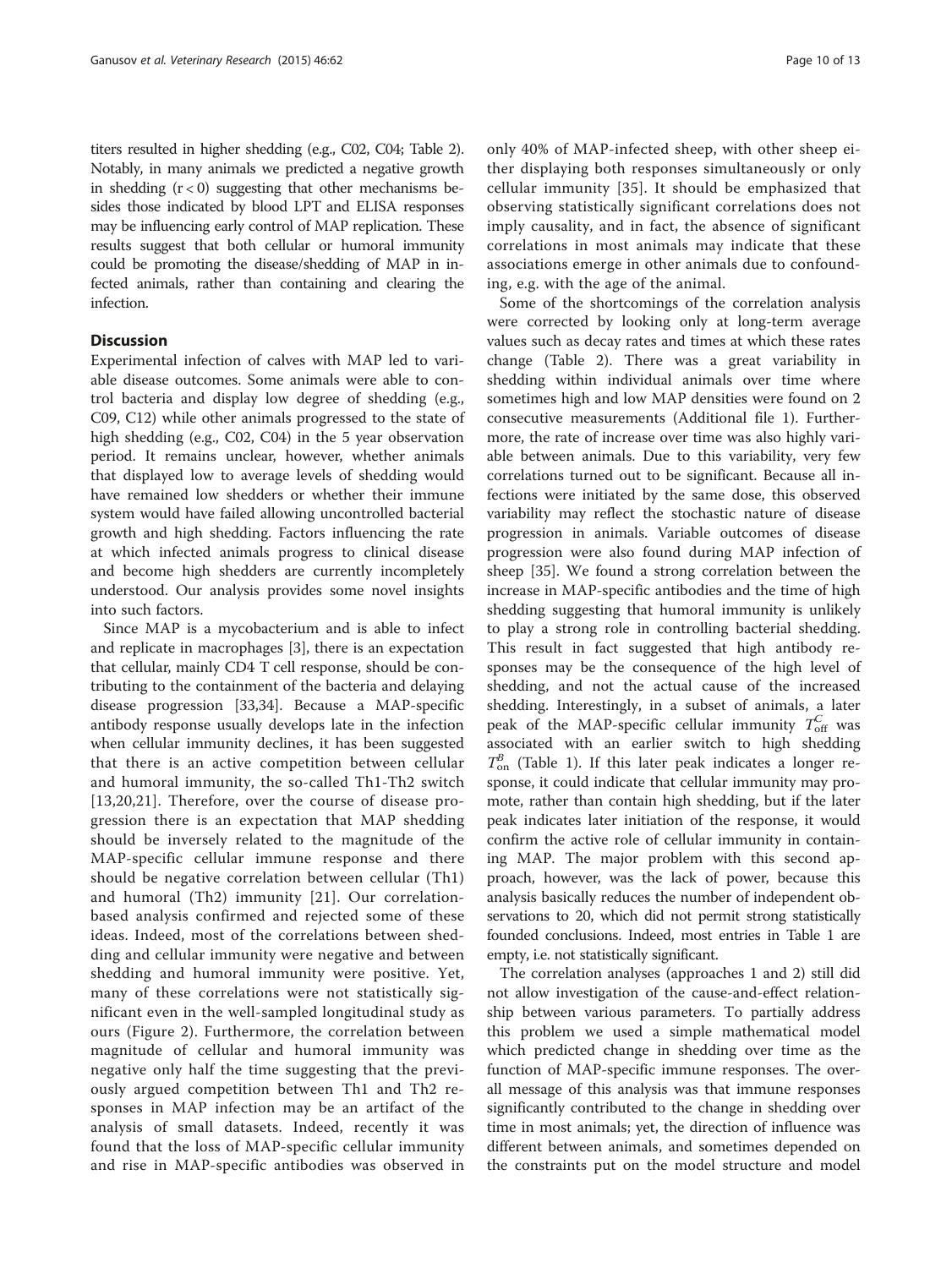<span id="page-10-0"></span>parameters. For example, by allowing shedding to be spontaneously controlled (allowing  $r < 0$ ), we found that in many animals a stronger immune response increased shedding ( $k_C < 0$  and  $k_H < 0$ ). This was mainly observed in animals which controlled MAP shedding early in infection but died due to MAP-unrelated reasons (e.g., C01, C05). Alternatively, fitting a model in which shedding cannot decrease on its own (allowing only  $r > 0$ ) forced immunity to have controlling effect on shedding in such animals ( $k<sub>C</sub> > 0$ , results not shown). Importantly, however, even when shedding cannot decrease in the absence of immunity, the model fits predicted that MAP-specific cellular immune response still contributed positively to shedding in several animals. This analysis raised an interesting possibility that MAP-specific T cell responses by producing INFγ may not only restrain bacterial replication, but may also contribute to the pathology and could in fact increase severity of shedding. Recent work on Mycobacterium tuberculosis infection of mice also suggested that immune responses may be drivers of pathogenesis [\[36,37\]](#page-12-0). In contrast, MAP-specific antibodies as measured by ELISA nearly always contributed to the increase in shedding ( $k<sub>C</sub> < 0$ , Table [2\)](#page-8-0). The positive association between MAP-specific antibodies and shedding is a consistent result in all of our analyses and was also recently observed in animals infected naturally on farms [\[38](#page-12-0)]. Our mathematical model-based fits of the shedding data suggest that MAP-specific antibodies enhance shedding, but it should be noted that an alternative model in which shedding increases antibody response e.g., [\[20\]](#page-11-0) was not analyzed and may also be an explanation. The relationship between shedding and antibody response could be investigated using antibiotic treatment of animals with high antibody titers. Reduction in shedding following treatment should not impact the levels of MAP-specific antibodies if antibodies drive bacterial shedding.

We used several nested mathematical models to investigate the contribution of MAP-specific immune responses to bacteria shedding. It is clear, however, that the most general model (Equation [4](#page-4-0) with  $k<sub>C</sub> \neq 0$  and  $k<sub>H</sub> \neq 0$ ) was still extremely simple and did not capture the biological complexity of the interactions between immunity and bacteria within individual animals. An alternative approach could be to use a more mechanistic model that incorporates explicitly dynamics of bacteria and MAP-specific Th1 and Th2 responses [[20](#page-11-0)]. We found, however, that it was difficult to adequately fit such a model to all 3 types of data (LPT, ELISA, MAP) without making additional assumptions regarding mechanisms of interactions between responses and bacteria (results not shown). It is nevertheless possible that some of our results stemmed from the type of the model we used; for example, we did find different predictions for the model parameters  $k<sub>C</sub>$  and  $k<sub>H</sub>$  if the growth rate of

shedding was constrained to be positive. Another potential problem was our assumption that the difference between model predictions and shedding data followed a normal distribution, whereas shedding data were only given in four categories. It is possible that more complex methods such as time-dependent hazard survival analysis would have been more appropriate, but it is unlikely that it would have affected the variability in associations across the animals.

Although it was not the primary goal, our analysis also provided basic estimates of parameters characterizing kinetics of cellular and humoral immune responses to intracellular pathogens such as MAP. We found that the median rate of exponential expansion of MAP-specific T cell response was 0.009/day implying a 75 days doubling time, resulting in on average only 5 divisions until the peak. This is an extremely slow and limited expansion compared to estimates for various viral infections in mice, humans, and monkeys, with doubling times ranging from 6 h to a couple of days  $[27–29,36,38,39]$  $[27–29,36,38,39]$  $[27–29,36,38,39]$ . A slow rate of expansion of virus-specific T cell responses during chronic infections has been noted and discussed previously [\[39\]](#page-12-0). Because MAP-infected cows were housed together and were likely to get re-exposed to infection regularly, it remains to be investigated whether such constant re-exposure was the reason for the slow kinetics of the MAP-specific cellular immune response. Alternatively, the slow expansion of T cell populations in blood could be due to sequestration of MAP-specific T cells in tissues; additional longitudinal data on the T cell dynamics in tissues are needed to test this hypothesis.

In conclusion, we presented results of a unique experiment following MAP infected cows for up to 5 years, with frequent measurements of shedding and cellular and humoral immune responses. The lack of strong correlations that were the same in all or most cows illustrated that the role of the immune responses in controlling the infection was limited, or even absent. Cellular immunity may exert some control over the infection in some animals (but seems to stimulate in others), and humoral immunity generally seemed to be positively related to MAP shedding, or not at all. If the adaptive immune response had indeed a relatively limited a role in dynamics of the infection, an important question for future research will be to find the mechanisms that do cause the long subclinical period and large differences in infection outcome between cows.

### Additional files

[Additional file 1:](http://www.veterinaryresearch.org/content/supplementary/s13567-015-0204-1-s1.docx) Observed correlations between MAP-specific cellular immune response (measured by LPT), MAP-specific humoral immune response (measured by ELISA), and MAP shedding (MAP). We list correlation coefficients calculated using nonparametric Spearman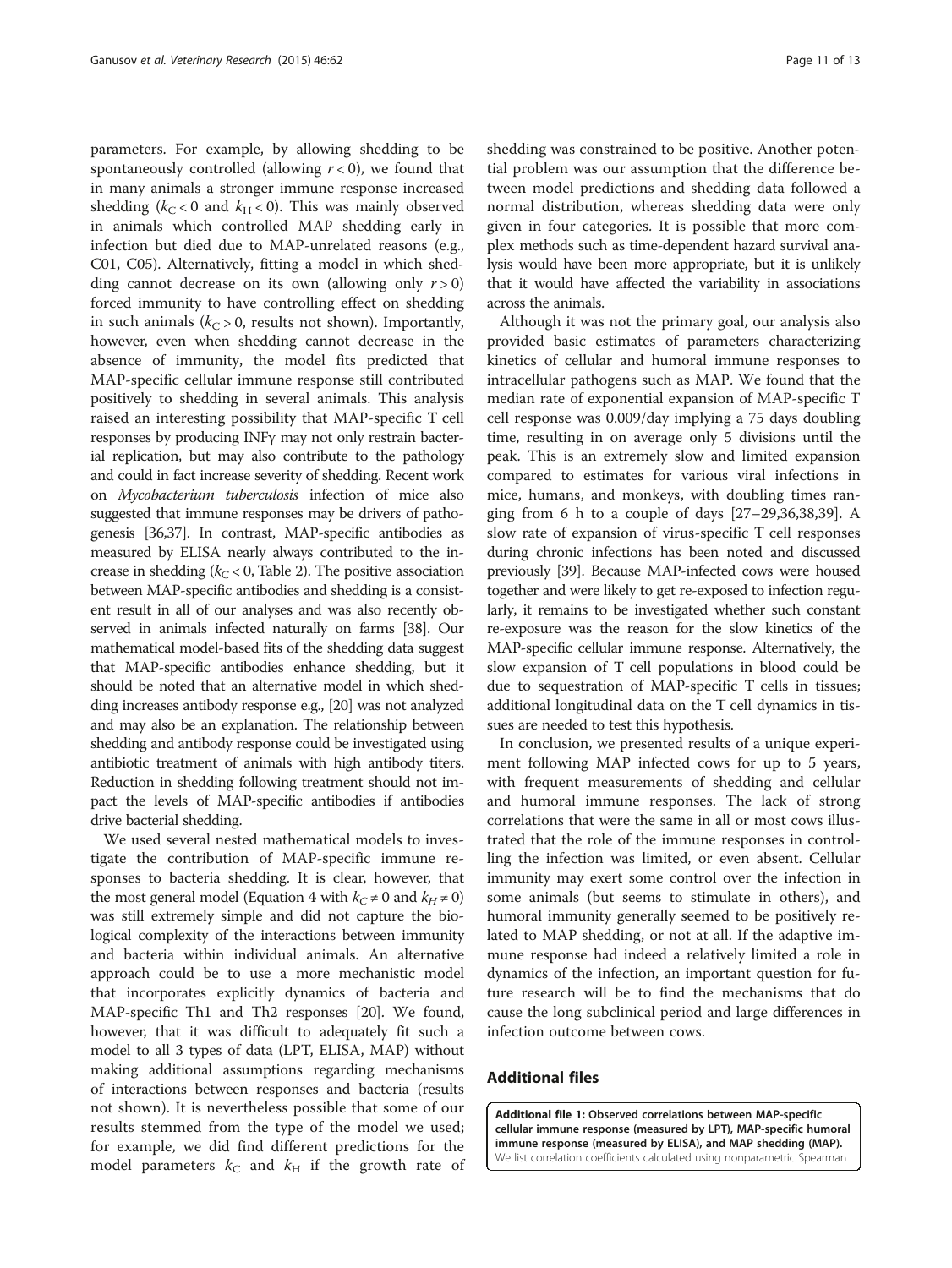<span id="page-11-0"></span>rank correlation test. Correlation coefficients with p-values lower than 0.002 (to correct for multiple comparisons) are highlighted with a star "\*". The number of statistically significant positive and negative correlations is shown in the last two rows.

[Additional file 2:](http://www.veterinaryresearch.org/content/supplementary/s13567-015-0204-1-s2.docx) Parameters of the " $T_{on}$ - $T_{off}$ " model fitted to the LPT data. We fitted the simple mathematical model (Equation [1](#page-3-0) in the main text), which describes expansion and contraction of cellular immune response, to the LPT data using nonlinear least squares and estimated model parameters. Ninety five (95%) confidence intervals (shown in bracket) were obtained by bootstrapping the data and refitting the model 1000 times in each animal.

[Additional file 3:](http://www.veterinaryresearch.org/content/supplementary/s13567-015-0204-1-s3.docx) Parameters (medians and 95% percentiles) used for the association analyses. If no result is given, no ELISA or MAP increase was observed and/or the final ELISA or MAP level was not reached during the experiment.

[Additional file 4:](http://www.veterinaryresearch.org/content/supplementary/s13567-015-0204-1-s4.docx) Akaike weights of the 4 different subsets of models fitted to the MAP shedding data. Models are "G" (fitting only  $B_0$  and r), "Th1" (fitting  $B_0$ , r,  $k_C$ ), "Th2" (fitting  $B_0$ , r,  $k_H$ ), and "Th1 + Th2" (fitting  $B_0$ , r,  $k_C$ ,  $k_H$ ). The model is given in Equation [4](#page-4-0) in the main text and details on the fitting and the definition of the best model are described in [Materials and methods](#page-2-0). Best model is highlighted in bold.

[Additional file 5:](http://www.veterinaryresearch.org/content/supplementary/s13567-015-0204-1-s5.docx) Experimental data for 20 calves infected with MAP. Circles denote MAP-specific cellular immunity (as measured by LPT), triangles denote MAP-specific humoral immunity (as measured by ELISA), and boxes are for MAP shedding in faeces. The Y-axis label "density" represents cpm for LPT response, OD405nm values for ELISA (with  $10^x$  shown where x is the OD recorded in the assay, see Additional file 6), and shedding level for MAP (with categorical data being transformed as described in [Materials and methods](#page-2-0) in the main text).

[Additional file 6:](http://www.veterinaryresearch.org/content/supplementary/s13567-015-0204-1-s6.docx) Levels of MAP-specific antibodies and fits of the mathematical model (Equation [3](#page-3-0) in the main text) to these data. ELISA response is shown as PPD-P specific background corrected optical densities (OD405nm) on the Y-axis. Parameters of the model are given in Additional file 3.

#### Competing interests

The authors declare that they have no competing interests.

#### Authors' contributions

DB and APK performed experimental infections and measurements of the immune response respectively. VVG and DK performed statistical analyses of the data and mathematical modeling. VVG, DK, and APK wrote the manuscript. All authors read and approved the final manuscript.

#### Acknowledgements

The authors acknowledge the support of the Within-host modeling of MAP infections Working Group at the National Institute for Mathematical and Biological Synthesis, sponsored by the National Science Foundation, the U.S. Department of Homeland Security, and the U.S. Department of Agriculture through NSF Award DBI-1300426, with additional support from The University of Tennessee, Knoxville. The experimental infection study was supported in part by funding from the Dutch Ministry of Economic Affairs. The authors also acknowledge support from American Heart Foundation (WG).

#### Author details

<sup>1</sup>Department of Microbiology, University of Tennessee, Knoxville, TN 37996, USA. <sup>2</sup> Centre for Infectious Disease Control, National Institute for Public Health and the Environment, Bilthoven, The Netherlands. <sup>3</sup>Department of Bacteriology and TSE, Central Veterinary Institute part of Wageningen UR, Lelystad, The Netherlands.

#### Received: 15 September 2014 Accepted: 3 February 2015 Published online: 19 June 2015

#### References

1. Collins MT, Sockett DC, Goodger WJ, Conrad TA, Thomas CB, Carr DJ (1994) Herd prevalence and geographic distribution of, and risk factors for, bovine paratuberculosis in Wisconsin. J Am Vet Med Assoc 204:636–641

- 2. Ott SL, Wells SJ, Wagner BA (1999) Herd-level economic losses associated with Johne's disease on US dairy operations. Prev Vet Med 40:179–192
- 3. Sweeney RW (2011) Pathogenesis of paratuberculosis. Vet Clin North Am Food Anim Pract 27:537–546
- 4. Wu CW, Livesey M, Schmoller SK, Manning EJ, Steinberg H, Davis WC, Hamilton MJ, Talaat AM (2007) Invasion and persistence of Mycobacterium avium subsp. paratuberculosis during early stages of Johne's disease in calves. Infect Immun 75:2110–2119
- 5. Sohal JS, Singh SV, Tyagi P, Subhodh S, Singh PK, Singh AV, Narayanasamy K, Sheoran N, Singh Sandhu K (2008) Immunology of mycobacterial infections: with special reference to Mycobacterium avium subspecies paratuberculosis. Immunobiology 213:585–598
- 6. Harris NB, Barletta RG (2001) Mycobacterium avium subsp. paratuberculosis in Veterinary Medicine. Clin Microbiol Rev 14:489–512
- 7. Koets A, Rutten V, Hoek A, van Mil F, Muller K, Bakker D, Gruys E, van Eden W (2002) Progressive bovine paratuberculosis is associated with local loss of CD4(+) T cells, increased frequency of gamma delta T cells, and related changes in T-cell function. Infect Immun 70:3856–3864
- 8. Whittington RJ, Sergeant ES (2001) Progress towards understanding the spread, detection and control of Mycobacterium avium subsp paratuberculosis in animal populations. Aust Vet J 79:267–278
- 9. Patton EA (2011) Paratuberculosis vaccination. Vet Clin North Am Food Anim Pract 27:573–580
- 10. Knust B, Patton E, Ribeiro-Lima J, Bohn JJ, Wells SJ (2013) Evaluation of the effects of a killed whole-cell vaccine against Mycobacterium avium subsp paratuberculosis in 3 herds of dairy cattle with natural exposure to the organism. J Am Vet Med Assoc 242:663–669
- 11. Stabel JR, Robbe-Austerman S (2011) Early immune markers associated with Mycobacterium avium subsp. paratuberculosis infection in a neonatal calf model. Clin Vaccine Immunol 18:393–405
- 12. Subharat S, Shu D, Wedlock DN, Price-Carter M, de Lisle GW, Luo D, Collins DM, Buddle BM (2012) Immune responses associated with progression and control of infection in calves experimentally challenged with Mycobacterium avium subsp. paratuberculosis. Vet Immunol Immunopathol 149:225–236
- 13. Mosmann TR, Sad S (1996) The expanding universe of T-cell subsets: Th1, Th2 and more. Immunol Today 17:138–146
- 14. Sweeney RW, Jones DE, Habecker P, Scott P (1998) Interferon-gamma and interleukin 4 gene expression in cows infected with Mycobacterium paratuberculosis. Am J Vet Res 59:842–847
- 15. Koets AP, Rutten VP, Hoek A, Bakker D, van Zijderveld F, Muller KE, van Eden W (1999) Heat-shock protein-specific T-cell responses in various stages of bovine paratuberculosis. Vet Immunol Immunopathol 70:105–115
- 16. Stabel JR (2000) Cytokine secretion by peripheral blood mononuclear cells from cows infected with Mycobacterium paratuberculosis. Am J Vet Res 61:754–760
- 17. Waters WR, Miller JM, Palmer MV, Stabel JR, Jones DE, Koistinen KA, Steadham EM, Hamilton MJ, Davis WC, Bannantine JP (2003) Early induction of humoral and cellular immune responses during experimental Mycobacterium avium subsp. paratuberculosis infection of calves. Infect Immun 71:5130–5138
- 18. Mundo SL, Fontanals AM, Garcia M, Durrieu M, Alvarez E, Gentilini ER, Hajos SE (2008) Bovine IgG1 antibodies against Mycobacterium avium subsp. paratuberculosis protein p34-cx improve association of bacteria and macrophages. Vet Res 39:6
- 19. de Silva K, Begg DJ, Plain KM, Purdie AC, Kawaji S, Dhand NK, Whittington RJ (2013) Can early host responses to mycobacterial infection predict eventual disease outcomes? Prev Vet Med 112:203–212
- 20. Magombedze G, Eda S, Ganusov VV (2014) Competition for antigen between Th1 and Th2 responses determines the timing of the immune response switch during Mycobaterium avium subspecies paratuberulosis infection in ruminants. PLoS Comput Biol 10:e1003414
- 21. Magombedze G, Reddy PB, Eda S, Ganusov VV (2013) Cellular and population plasticity of helper CD4(+) T cell responses. Front Physiol 4:206
- 22. Langelaar M, Willemsen P, Hoek A, Bakker D, Rutten V, Koets A (2005) Host–pathogen interactions during experimental Mycobacterium avium subspecies paratuberculosis infection in cattle, Heat shock protein 70 and bovine paratuberculosis. PhD Thesis, Utrecht University
- 23. Jorgensen JB (1982) An improved medium for culture of Mycobacterium paratuberculosis from bovine faeces. Acta Vet Scand 23:325–335
- 24. Vary PH, Andersen PR, Green E, Hermon-Taylor J, McFadden JJ (1990) Use of highly specific DNA probes and the polymerase chain reaction to detect Mycobacterium paratuberculosis in Johne's disease. J Clin Microbiol 28:933–937